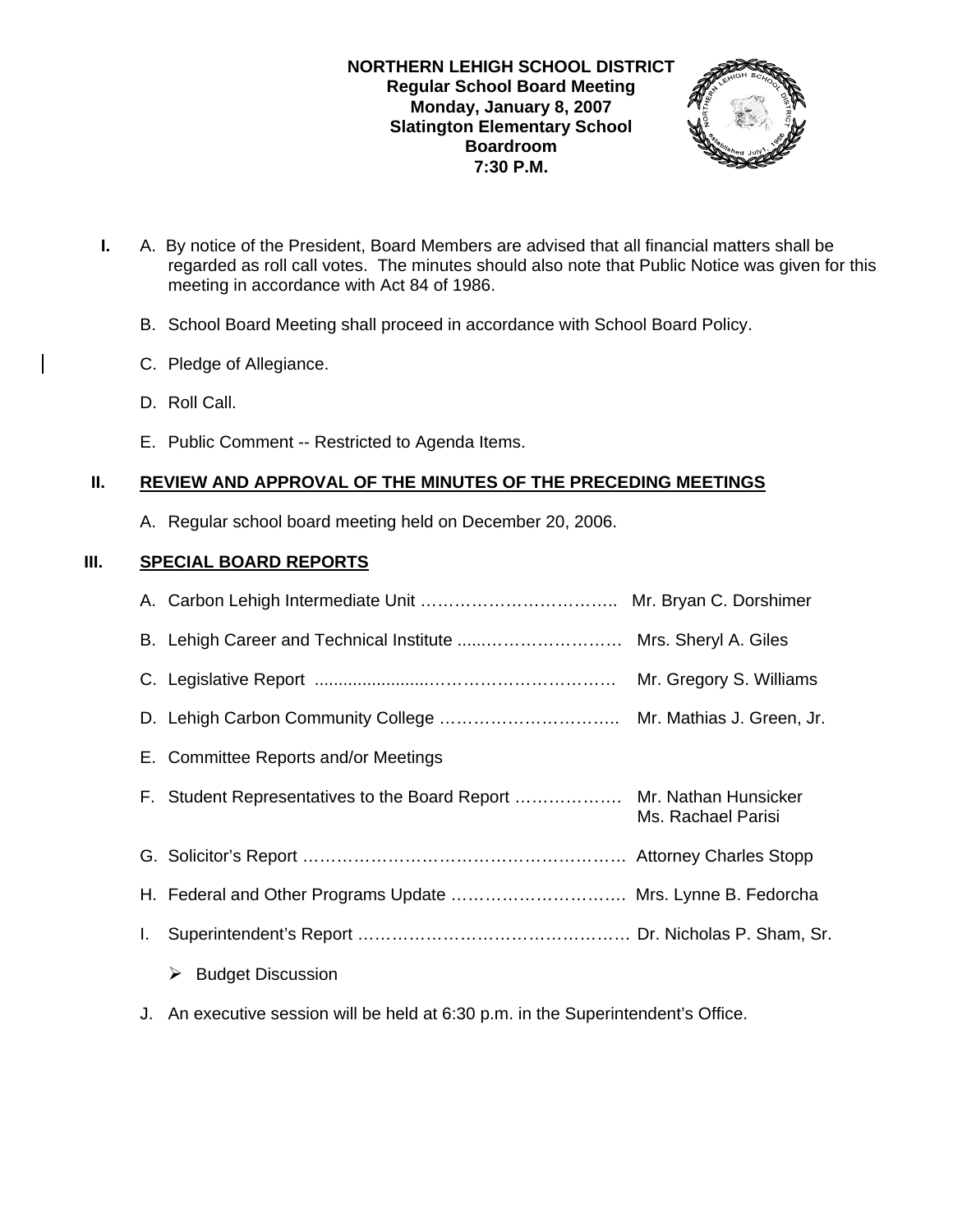### **IV. PERSONNEL**

- A. Substitutes
	- 1. Instructional

Approve the following substitute teachers for the 2006-2007 school year at the 2006-2007 substitute teacher rates of \$80.00 for 1-10 non-consecutive days; \$90.00 for 11-20 nonconsecutive days; and \$105.00 for 21+ non-consecutive days:

Andrew Kern\*

\*Pending Emergency Certification Verification

- 2. Non-Instructional
	- a. Approve the following individuals as substitute cafeteria workers for the 2006-2007 school year at the 2006-2007 substitute rate of \$7.25 per hour.

 Colleen Egan\* Rebecca Herring  *\*Pending verification of health physical.*

b. Approve the following individuals as substitute secretaries/aides for the 2006-2007 school year at the 2006-2007 substitute rate of \$7.25 per hour.

 Colleen Egan\* *\*Pending verification of health physical.*

#### B. Salary Adjustments

 Acknowledge the following teachers who have completed the requirements per the Collective Bargaining Agreement that would entitle them to a salary increase for the second half of the 2006-2007 school year:

| Tara Balliet<br>From:<br>To: | Step 5B<br>Step $5B + 24*$ |
|------------------------------|----------------------------|
| Julie Fehnel<br>From:<br>To: | Step $4B + 24$<br>Step 4M* |

*\* This salary adjustment represents a lateral move from Bachelors to Bachelors + 24 or Bachelors + 24 to Master's on the 2005-2006 Collective Bargaining pay schedule. They will not move to the next step until a new Collective Bargaining Agreement is approved.*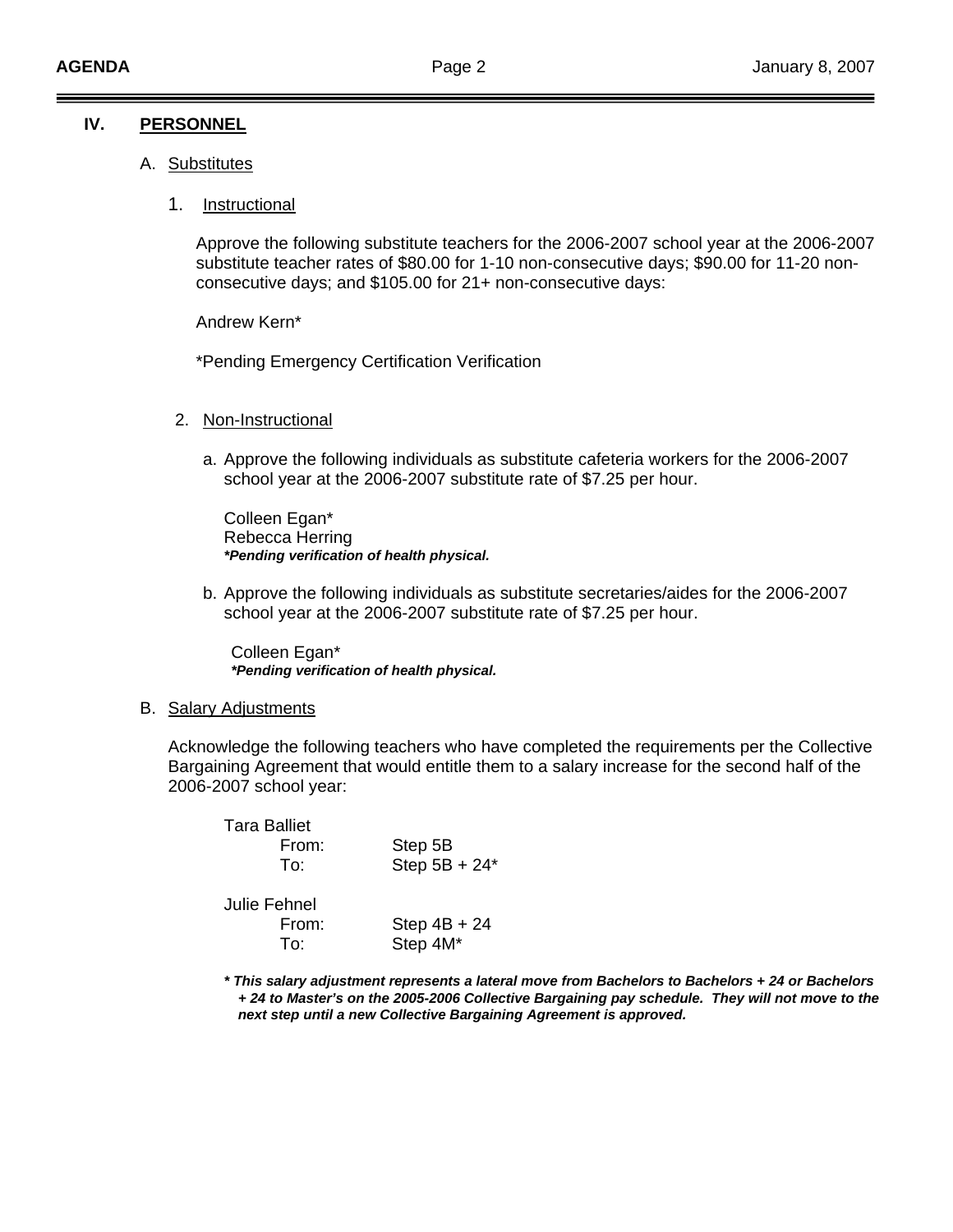### **V. CONFERENCES**

- A. Dawn Mayer\* Increase Your Students' Reading Fluency February 5, 2007 Allentown, PA – Registration: \$185.00 - Total Approximate Cost: \$185.00 – Funding: C & I Budget **(Attachment #1)**
- B. Jane Kutney\* Increase Your Students' Reading Fluency February 5, 2007 Allentown, PA – Registration: \$185.00 - Total Approximate Cost: \$185.00 – Funding: C & I Budget **(Attachment #2)**
- C. Dawn Wadswoth NASP Responsiveness: The Fouth "R" March 27 31, 2007 New York, NY – Registration: \$429.00, Meals: \$120.00, Lodging: \$900.00 - Total Approximate Cost: \$1,449.00 – Funding: Psychologist Budget **(Attachment #3)**
- D. Maria Pinnata NASP Responsiveness: The Fouth "R" March 27 31, 2007 New York, NY – Registration: \$529.00, Meals: \$120.00, Travel: \$250.00 - Total Approximate Cost: \$899.00 – Funding: Psychologist Budget **(Attachment #3)**
- E. Linda Marcincin The Master Schedule Building Workshop February 12 & 13, 2007 Reading, PA – Registration: \$400.00, Lodging: \$133.00, Travel: \$43.61,– Meals: \$25.00 - Total Approximate Cost: \$601.61 – Funding: Slatington Elementary School Budget **(Attachment #4)**

 **\* Due to a possible work stoppage, registration for these conferences will not take place until the last week in January.** 

### **VI. POLICY**

### A. Homebound Instruction

It is recommended that the Board of Education grant homebound instruction for a  $9<sup>th</sup>$ Grade Student, Student No.1090062, for five hours per week, effective January 3, 2007 and continuing until January 19, 2007.

# **VII. CURRICULUM AND INSTRUCTION**

## **VIII. OLD BUSINESS**

### **IX. NEW BUSINESS**

### A. State Ethics Commission

The Northern Lehigh School District Board of School Directors designates Sherri A. Molitoris to receive and file Form SEC-1, Statement of Financial Interests from the Northern Lehigh School District Board members and designated employees as required by law, and the Northern Lehigh School District Board of Directors requires: the Superintendent, Director of Curriculum and Instruction, Director of Special Education, Business Manager, Director of Support Services, District Solicitor, Elementary Principals, Middle School Principal, High School/Middle School Assistant Principal, High School Principal, Technology Coordinator, Assistant Technology Coordinator, Food Services Director, and School Psychologists to file Form SEC-1, as required by the regulations of the State Ethics Commission.